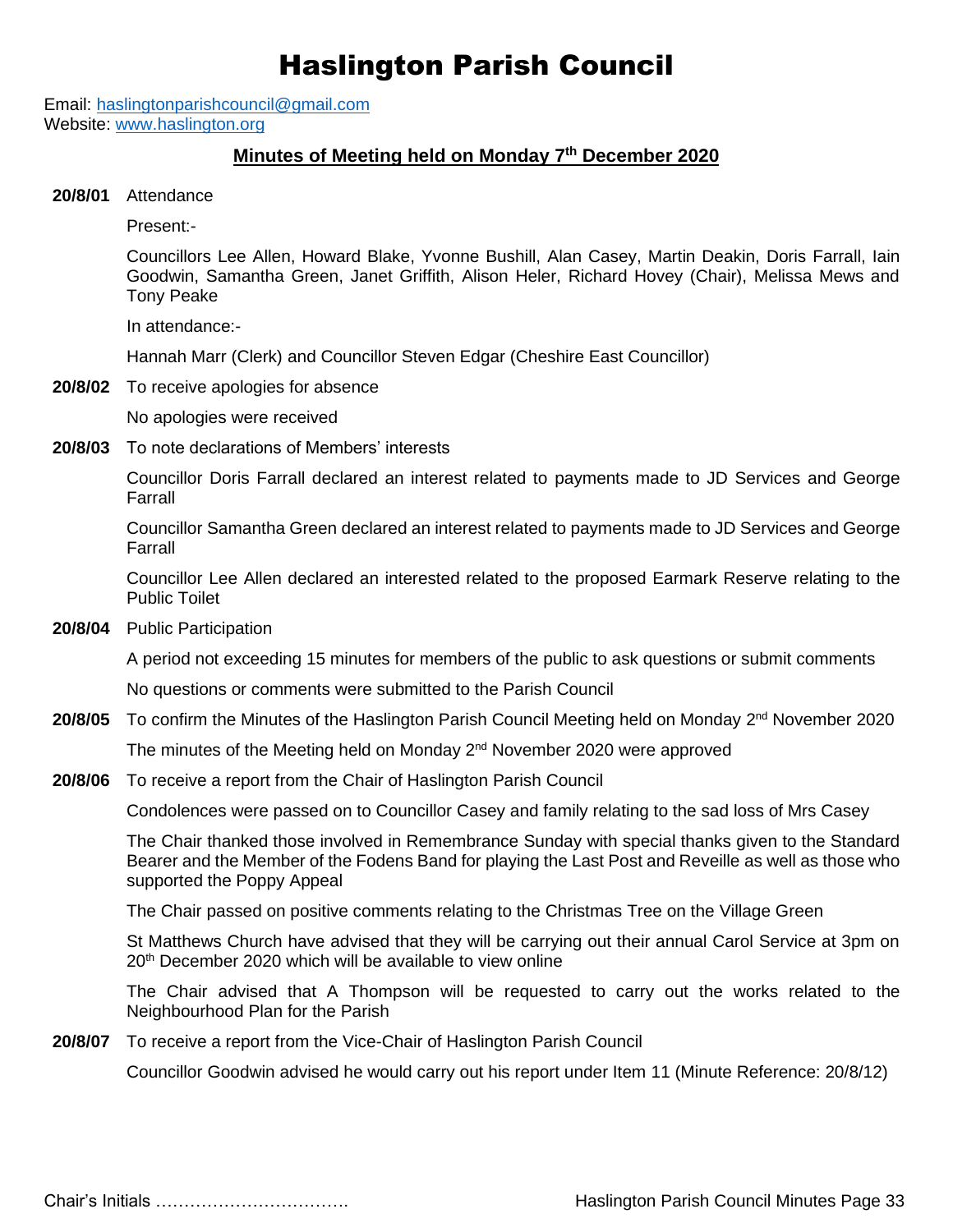**20/8/08** To receive a report from the Cheshire East Councillors covering the Haslington Parish

Councillor Steven Edgar advised:-

- Tipping in Oakhanger has been reported to Planning Enforcement and the Environment Agency
- Volunteers have been requested to form a Community Speedwatch Team in Winterley with training taking place in February 2021
- A new Community Speedwatch site has been approved for the area between Pool Lane and Charles Barnett Road
- A planning application for 277 Crewe Road has been called in
- No further information has been received regarding the appeal for 55 houses on Charles Barnett Road
- Matters have been raised regarding the utilities on the Holly Bush site
- No further update available regarding the utility works on Shelburne Drive
- Scottish Power have been contacted again regarding the street lights not working in Winterley due to a broken connection
- The Parish Boundary review and consultation will be published by Cheshire East Council in early 2021
- **20/8/09** To note the year to date financial position of the Council to the value shown in the Income and Expenditure Report:-

Members *resolved* to approve the payments totalling:-

- Net Amount: £35,369.05
- Gross Amount: £36,652.55
- **20/8/10** To approve payment for invoices and funding requests received between 27<sup>th</sup> October 2020 and 29th November 2020

It was *resolved* to approve payments of:-

- Net Amount: £3,046.71
- Gross Amount: £3,145.59
- **20/8/11** To consider matters related to ending the lease for IT equipment

It was *resolved* to end the lease for IT equipment and the settlement fees are paid

**20/8/12** To receive and review the Parish Councils Action Matrix

The Action Matrix was reviewed

- **20/8/13** To consider matters related to the approval and implementation of revised Council Policies which include:
	- a) Standing Orders for Contracts
	- b) Procurement Policy
	- c) General and Earmarked Reserves Policy
	- d) Environmental Policy

It was *resolved* to adopt and implement the Policies

**20/8/14** To consider matters related to setting the budget for the financial year 2021 – 2022

Following the advisory tax base received from Cheshire East Council, Members *resolved* to set an unchanged zero increase precept of £32.67 per Band D property which will result in a total precept of **£90,759.00**

Members further resolved to establish Earmarked Reserves for set projects or activities in the 2020 – 2021 budget

**20/8/15** To consider matters related to Planning Applications

It was agreed that the Chair would support a planning response on Crewe Road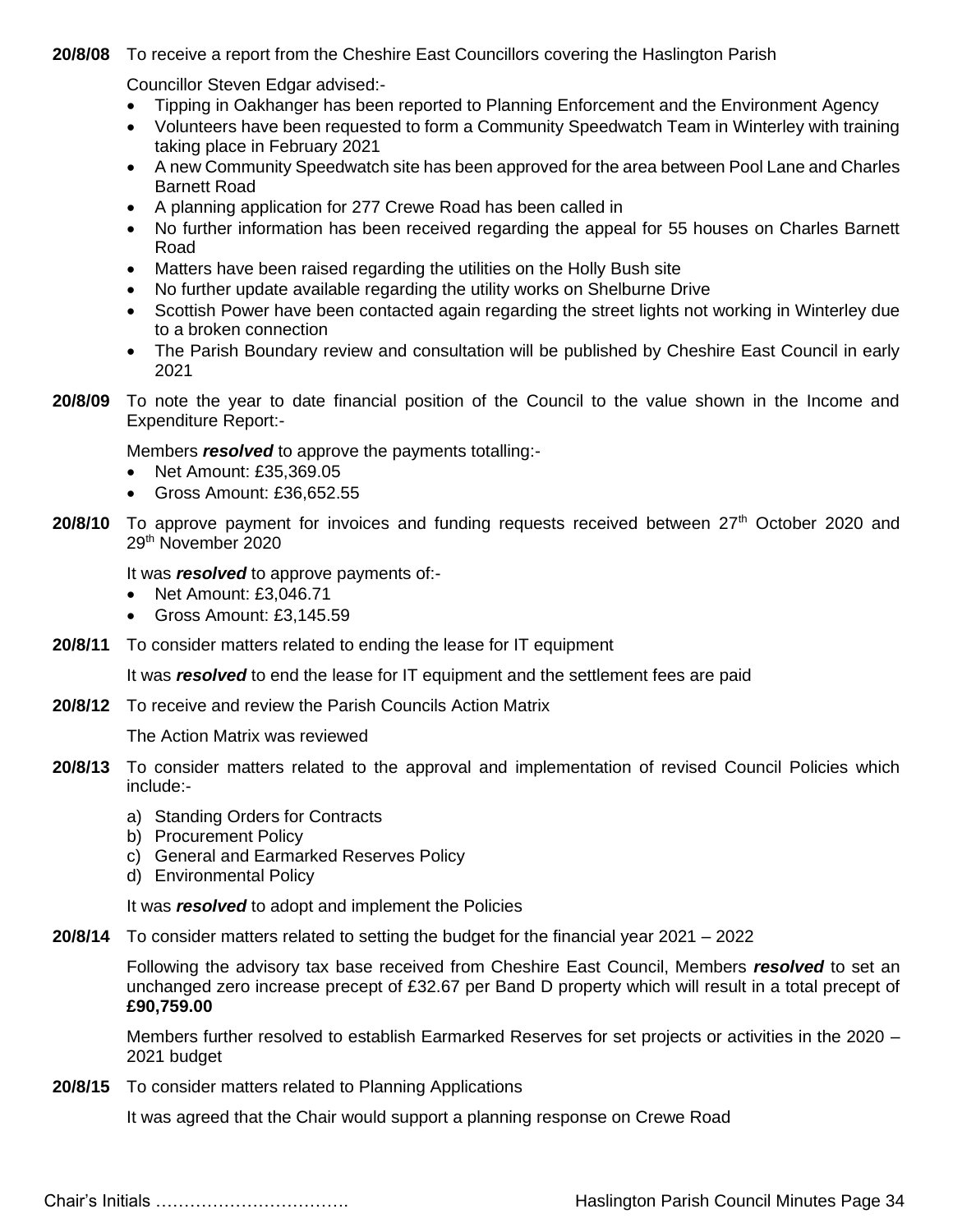- **20/8/16** To consider matters related to Winterley Ward Councillor Heler raised concerns over potholes in Hassall Lane Councillor Peake raised concerns regarding the traffic bollards in Winterley
- **20/8/17** To consider matters related to Oakhanger Ward No matters were raised regarding the Oakhanger Ward
- **20/8/18** To consider matters related to Haslington Village Ward

Councillor Griffith raised concerns about potholes and parking in the Village

Councillor Griffith provided an update regarding the utility works on Shelburne Avenue which are due to be completed during the first week of December

Councillor Peake advised that the local PCSO has raised issues relating to CCTV at the Gutterscroft Centre and if the Council would support a Police Noticeboard

**20/8/19** To consider matters related to urgent business needed to be carried out by Haslington Parish Council in the interest and benefit of those who live or operate with the parish boundary

Councillor Casey formally presented his resignation as a Councillor

- **20/8/20** To consider the dates of future meetings of Haslington Parish Council:-
	- Monday  $4<sup>th</sup>$  January 2021
	- Monday 1<sup>st</sup> February 2021
	- Monday 1<sup>st</sup> March 2021

#### **Please Note:-**

The Agenda for the Meeting held on 4<sup>th</sup> January 2021 will be published on 21<sup>st</sup> December 2020 due to the Bank Holidays and the number of clear days required to place the public notices

Financial information which will support the Agenda will be published after the 31<sup>st</sup> December 2020 and will be added to the Agenda Pack and circulated after that date

#### **The meeting closed at 8.51pm**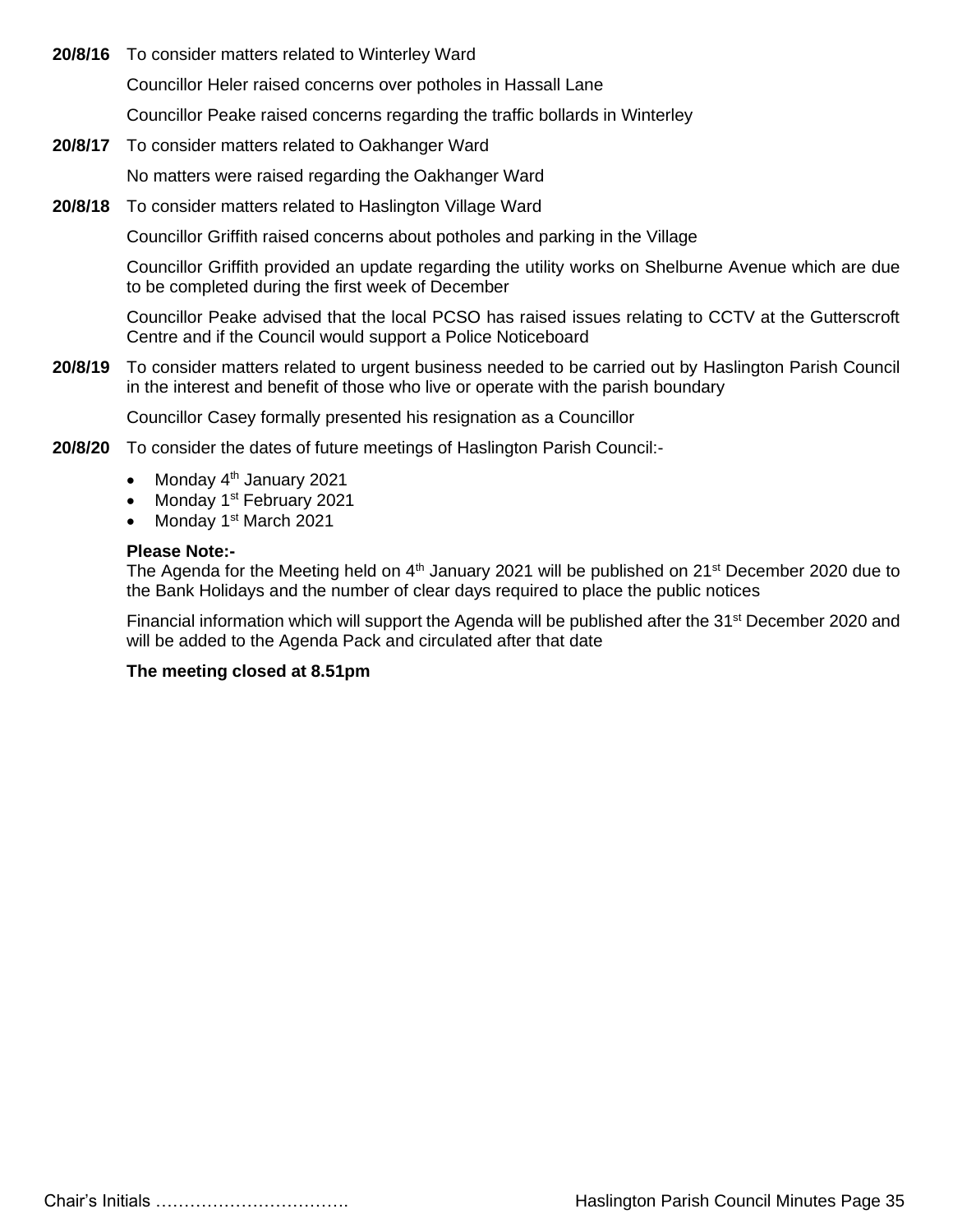## **Haslington Parish Council Action Matrix Meeting Held on Monday 7 th December 2020**

| <b>Number</b>    | <b>Date</b> | Owner                   | <b>Details</b>                                  | <b>Update</b>                                                                                                | <b>Status</b> |
|------------------|-------------|-------------------------|-------------------------------------------------|--------------------------------------------------------------------------------------------------------------|---------------|
| $\mathbf 1$      | 06/07/2020  | <b>Councillor Edgar</b> | 'Call in' on residential changes, Crewe<br>Road | Called in, awaiting response                                                                                 | Live          |
| $\overline{2}$   | 06/07/2020  | Chair/ Vice Chair       | S106 money                                      | Councillor Edgar providing spreadsheet. IG contact-<br>ing Judith Cosgrove from Cheshire East                | Live          |
| $\mathbf{3}$     | 06/07/2020  | <b>Councillor Edgar</b> | Post box, Winterley                             | Process ongoing                                                                                              | Live          |
| $\boldsymbol{4}$ | 06/07/2020  | Chair                   | Neighbourhood Plan                              | Andrew Thompson to be tasked with commencing<br>process. Chair to establish process for Community<br>Survey. | Live          |
| $5\phantom{1}$   | 02/11/2020  | <b>Councillor Edgar</b> | Bus stop, Oakhanger                             | To be done in financial year                                                                                 | Live          |
| $6\phantom{1}6$  | 02/11/2020  | <b>Councillor Edgar</b> | Pot holes, Clay Lane                            | Ongoing                                                                                                      | Live          |
| $\overline{7}$   | 02/11/2020  | Chair, Clerk            | Village Green                                   | Awaiting tenders                                                                                             | Live          |